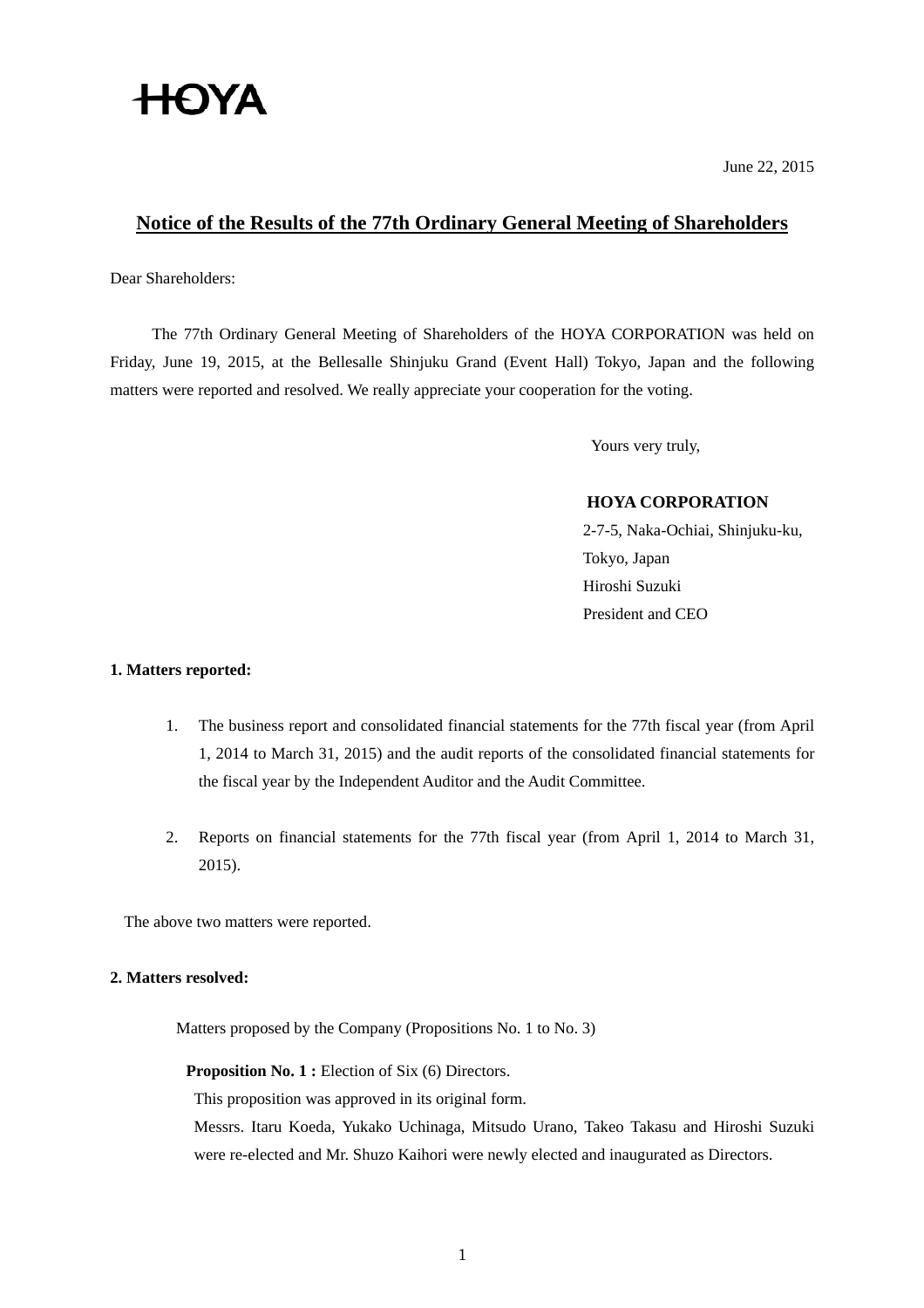**Proposition No. 2:** Partial Amendment to the Articles of Incorporation (1) **Proposition No. 3:** Partial Amendment to the Articles of Incorporation (2)

Matters proposed by shareholders (Propositions No. 4 to No. 21)

**Proposition No. 4:** Dismissal of Six (6) Directors

**Proposition No. 5:** Election of Directors

**Proposition No. 6:** Partial Amendment to the Articles of Incorporation (Individual disclosure of executive compensation)

**Proposition No. 7:** Partial Amendment to the Articles of Incorporation

(Separation of roles of Chairperson of the Board of Directors and President & CEO)

**Proposition No. 8:** Partial Amendment to the Articles of Incorporation

 (Disclosure of information regarding the decision-making policy on compensation for Directors and Executive Officers)

**Proposition No. 9:** Partial Amendment to the Articles of Incorporation (Directors' Mandatory Retirement at 70 Years of Age)

**Proposition No. 10:** Partial Amendment to the Articles of Incorporation

(Appointment of Directors aged 40 or younger)

**Proposition No. 11:** Partial Amendment to the Articles of Incorporation

 (Provision relating to the structure allowing shareholders to recommend candidates for positions as Directors to the Nomination Committee and equal treatment)

**Proposition No. 12:** Partial Amendment to the Articles of Incorporation

 (Provision relating to communication between shareholders and Directors and relevant handling)

**Proposition No. 13:** Partial Amendment to the Articles of Incorporation

 (Disclosure of relationship with the Employee Stock Ownership Association of HOYA CORPORATION)

**Proposition No. 14:** Not to Reappoint the Accounting Auditor

**Proposition No. 15:** Partial Amendment to the Articles of Incorporation (Establishment of a special committee relating to handling of shareholder proposal rights)

**Proposition No. 16:** Partial Amendment to the Articles of Incorporation

 (Establishment of a special committee relating to the relationship between the Company and Mr. Katsutoshi Kaneda)

**Proposition No. 17:** Partial Amendment to the Articles of Incorporation

(Establishment of a special committee relating to requests to Tape Rewrite Co., Ltd.)

**Proposition No. 18:** Partial Amendment to the Articles of Incorporation

 (Establishment of a special committee relating to discontinuation of inorganic EL research)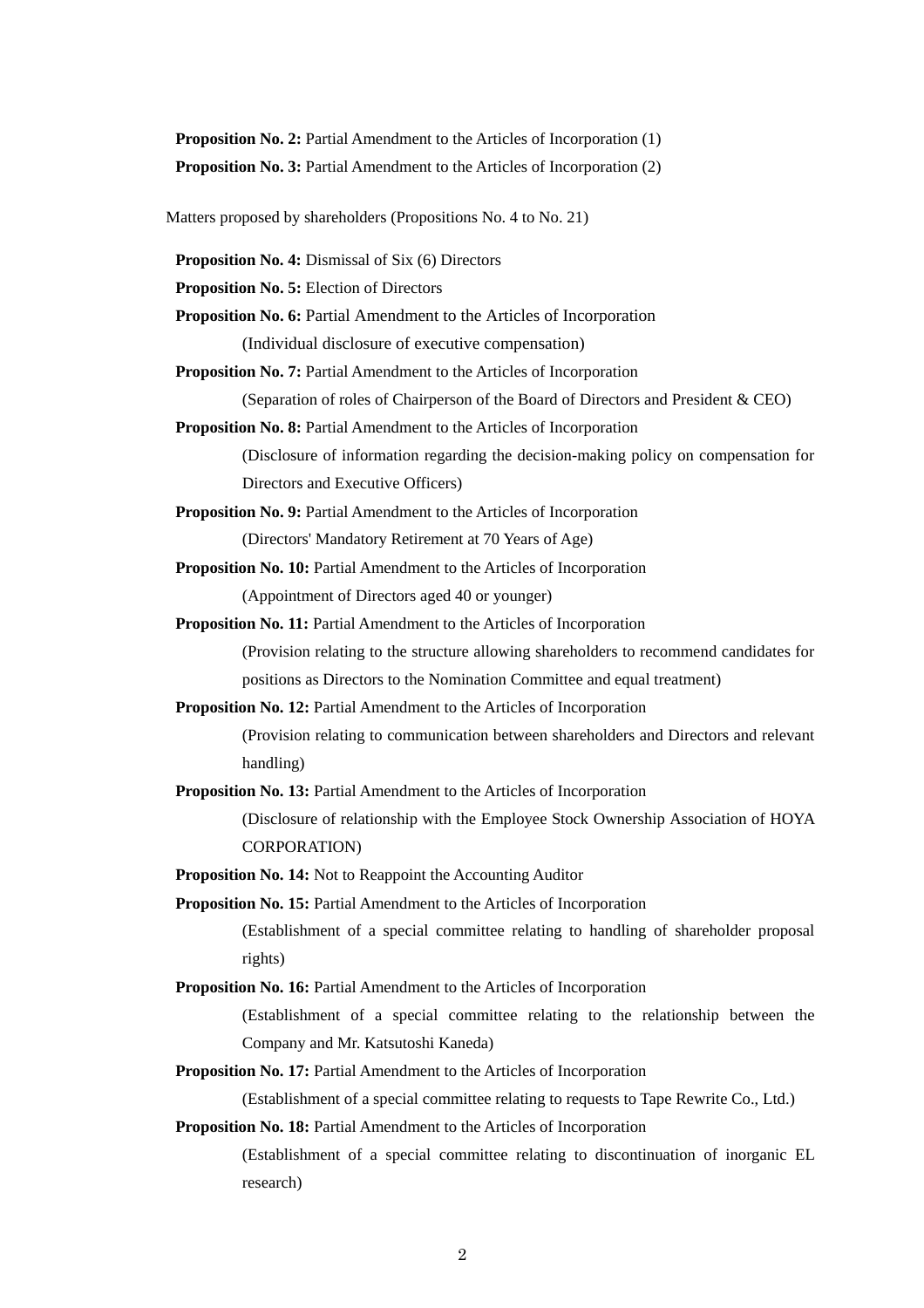**Proposition No. 19:** Partial Amendment to the Articles of Incorporation

 (Establishment of a special committee relating to the suspension of rational creation of new businesses over the past 25 years)

**Proposition No. 20:** Partial Amendment to the Articles of Incorporation

 (Establishment of a special committee relating to the business relationship with Kenko Tokina Co., Ltd.)

**Proposition No. 21:** Partial Amendment to the Articles of Incorporation

 (Establishment of a special committee relating to appropriateness of hereditary succession to the position of corporate manager and the effect on shareholder value)

All of the above listed eighteen propositions were rejected.

#### **3. Results of Voting:**

Matter proposed by the Company (Proposition No. 1)

| <b>Proposition</b>       | <b>FOR</b> | <b>AGAINST</b> | <b>ABSTAIN</b> | Rate of<br><b>APPROVAL</b><br>$(\% )$ | <b>RESULTS</b> |
|--------------------------|------------|----------------|----------------|---------------------------------------|----------------|
| <b>Proposition No. 1</b> |            |                |                |                                       |                |
| Mr. Itaru Koeda          | 3,422,525  | 47,450         | 9,370          | 97.87%                                | Approved       |
| Ms. Yukako Uchinaga      | 3,447,495  | 22,480         | 9,370          | 98.59%                                | Approved       |
| Mr. Mitsudo Urano        | 3,447,488  | 22,488         | 9,370          | 98.59%                                | Approved       |
| Mr. Takeo Takasu         | 3,416,320  | 53,656         | 9,370          | 97.70%                                | Approved       |
| Mr. Shuzo Kaihori        | 3,448,947  | 21,029         | 9,370          | 98.63%                                | Approved       |
| Mr. Hiroshi Suzuki       | 3,432,895  | 37,082         | 9,370          | 98.17%                                | Approved       |
| <b>Proposition No. 2</b> | 3,469,977  | 982            | 9,370          | 99.18%                                | Approved       |
| <b>Proposition No. 3</b> | 3,462,951  | 8,032          | 9,370          | 98.98%                                | Approved       |

Matters proposed by shareholders (Propositions No. 4 to No. 21)

| <b>Proposition</b>       | <b>FOR</b> | <b>AGAINST</b> | <b>ABSTAIN</b> | Rate of<br><b>APPROVAL</b><br>(% ) | <b>RESULTS</b> |
|--------------------------|------------|----------------|----------------|------------------------------------|----------------|
| <b>Proposition No. 4</b> |            |                |                |                                    |                |
| Mr. Hiroshi Suzuki       | 21,773     | 3,444,416      | 13,427         | $0.64\%$                           | Rejected       |
| Mr. Yukiharu Kodama      | 21,707     | 3,444,482      | 13,427         | $0.64\%$                           | Rejected       |
| Mr. Itaru Koeda          | 21,798     | 3,444,391      | 13,427         | $0.64\%$                           | Rejected       |
| Mr. Yutaka Aso           | 21,759     | 3,444,430      | 13,427         | $0.64\%$                           | Rejected       |
| Mr. Mitsudo Urano        | 21,269     | 3,444,920      | 13,427         | $0.63\%$                           | Rejected       |
| Ms. Yukako Uchinaga      | 21,308     | 3,444,881      | 13,427         | $0.63\%$                           | Rejected       |
| <b>Proposition No. 5</b> |            |                |                |                                    |                |
| Mr. Taizo Takayama       | 24,690     | 3,446,042      | 9,373          | 0.73%                              | Rejected       |
| Ms. Yukako Uchinaga      |            |                |                |                                    |                |
| Mr. Mitsudo Urano        |            |                |                |                                    |                |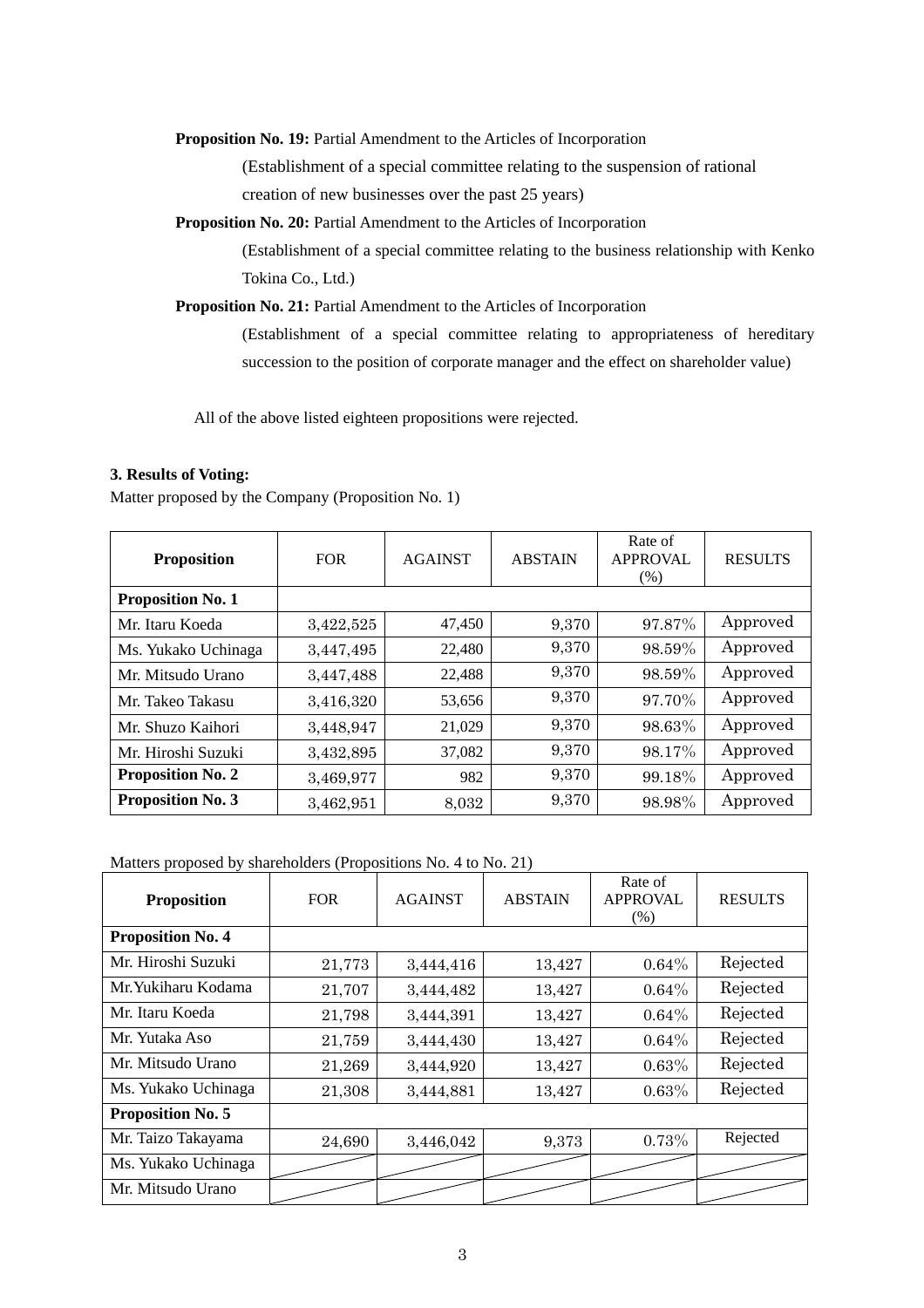| Mr. Takeo Takasu          |           |           |        |          |          |
|---------------------------|-----------|-----------|--------|----------|----------|
| Proposition No. 6         | 1,352,638 | 2,119,818 | 9,373  | 38.67%   | Rejected |
| <b>Proposition No. 7</b>  | 1,226,848 | 2,222,568 | 32,413 | 35.07%   | Rejected |
| <b>Proposition No. 8</b>  | 73,223    | 3,399,220 | 9,393  | 2.11%    | Rejected |
| <b>Proposition No. 9</b>  | 60,009    | 3,410,675 | 11,142 | 1.73%    | Rejected |
| <b>Proposition No. 10</b> | 26,279    | 3,445,954 | 9,393  | $0.77\%$ | Rejected |
| <b>Proposition No. 11</b> | 30,332    | 3,442,128 | 9,393  | 0.89%    | Rejected |
| <b>Proposition No. 12</b> | 34,009    | 3,435,680 | 12,163 | $0.99\%$ | Rejected |
| <b>Proposition No. 13</b> | 30,853    | 3,371,687 | 79,318 | $0.90\%$ | Rejected |
| <b>Proposition No. 14</b> | 24,936    | 3,442,283 | 14,635 | 0.73%    | Rejected |
| <b>Proposition No. 15</b> | 26,638    | 3,379,478 | 75,785 | 0.78%    | Rejected |
| Proposition No. 16        | 26,807    | 3,380,840 | 74,247 | 0.79%    | Rejected |
| <b>Proposition No. 17</b> | 26,564    | 3,381,085 | 74,247 | 0.78%    | Rejected |
| <b>Proposition No. 18</b> | 26,672    | 3,380,970 | 74,247 | 0.78%    | Rejected |
| <b>Proposition No. 19</b> | 26,732    | 3,380,921 | 74,247 | 0.78%    | Rejected |
| <b>Proposition No. 20</b> | 26,845    | 3,380,882 | 74,247 | 0.79%    | Rejected |
| <b>Proposition No. 21</b> | 26,651    | 3,379,257 | 75,785 | 0.78%    | Rejected |

(Notes)

1.Requirements for passage of the proposition are as follows:

・Propositions No.1, No.4 and No.5: Attendance of shareholders who hold at least one-third of voting rights of shareholders eligible to exercise voting rights, and approval by the majority of the shareholders in attendance,

- ・Propositions No.2 to No.21 (excluding Propositions No.4, No.5 and No.14): Attendance of shareholders who hold at least one-third of voting rights of shareholders eligible to exercise voting rights, and approval by at least two-thirds of the shareholders in attendance,
- ・Proposition No. 14: Approval by the majority of the shareholders in attendance.
- 2.Ms. Yukako Uchinaga, Mr. Mitsudo Urano and Mr. Takeo Takasu, who are candidates as directors proposed by shareholders, are also candidates as directors proposed by the Company. In order not to count one vote twice, the votes for Ms. Yukako Uchinaga, Mr. Mitsudo Urano and Mr. Takeo Takasu are counted as votes for Proposition No. 1.
- 3.The voting results have come out as a result of aggregating the number of votes indicating approval or rejection exercised in advance on or before the day prior to the day of this general meeting of shareholders, and the votes of some shareholders who attended the meeting and indicated an intention to either approve or reject the propositions have been confirmed. Therefore, the results of voting by shareholders who attended the meeting, but for whom an intention to approve or reject propositions, or to abstain from voting, cannot be confirmed, are not included in the count.
- 4.The process for calculating the rate of approval will include the number of voting rights of shareholders who attended the meeting (including voting rights exercised in advance and voting rights of those who attended the meeting [including the voting rights of shareholders who left the meeting before it ended]).
- 5.In calculating the rate of approval, the number of voting rights exercised in advance which indicated intentions that were deemed invalid are also included in the number of voting rights of attending shareholders.